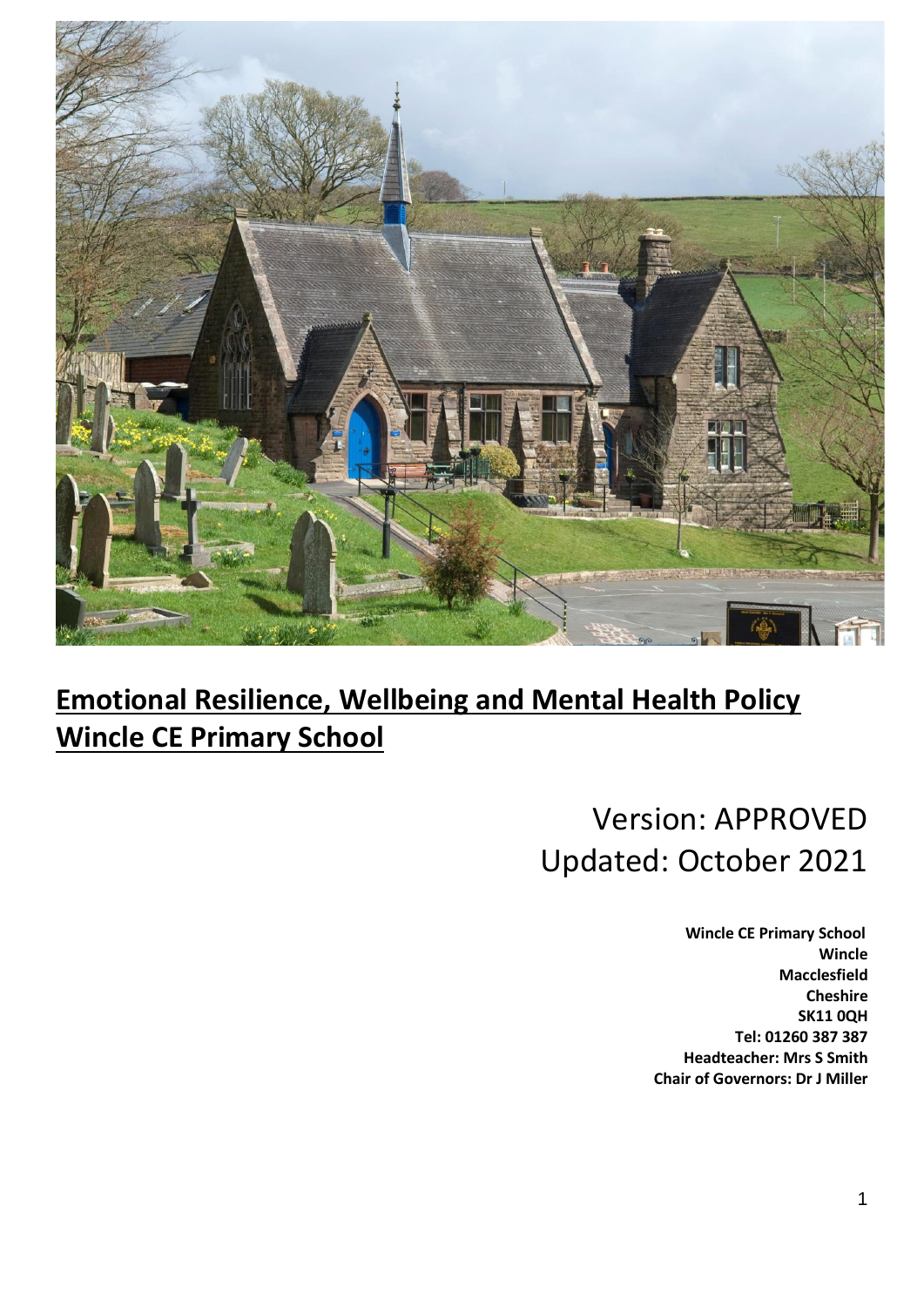#### **Version control**

| Date updated: | <b>Brief summary of changes:</b>                                                                                                                                                                                                                                                                                                   |
|---------------|------------------------------------------------------------------------------------------------------------------------------------------------------------------------------------------------------------------------------------------------------------------------------------------------------------------------------------|
| October 2021  | Updated the introduction as the Emotionally Healthy School Programme has been<br>running for three years. Page 2<br>Removal of: 'The Emotionally Healthy Schools Programme offers free support and<br>training to all schools and colleges in Cheshire East. Details can be found at<br>www.middlewichhigh.cheshire.sch.uk' Page 7 |

#### Our school's vision:

*Wincle School creates an enriching and outstanding rural education, nurturing the whole individual: body, mind and soul, inspiring rounded, happy, courageous children who shine in all that they say and do, exhibiting a passion for learning, a confident faith, a loving concern for community and an inclusive respect for all.*

We encourage our staff and pupils to 'Shine like Stars' (Philippians 2:15) and to do this run with the following acronym:

|   |                   | No act of kindness, no matter how small, is ever wasted." Aesop                                                        |  |  |  |
|---|-------------------|------------------------------------------------------------------------------------------------------------------------|--|--|--|
|   |                   | We would like our pupils to have the confidence to know that they can make a difference: have hope for the             |  |  |  |
| S | Service           | future.                                                                                                                |  |  |  |
|   |                   | We encourage our pupils to challenge injustice and inequality                                                          |  |  |  |
|   |                   | Tour principles are founded on the truth that we are loved by the Father, Saved by the Son and Sanctified by           |  |  |  |
|   |                   | the Holy Spirit.                                                                                                       |  |  |  |
|   | Theology          | X We want to ignite passion and curiosity for learning, providing an exciting curriculum to inspire all learners to be |  |  |  |
|   |                   | the best they can be.                                                                                                  |  |  |  |
|   |                   | We encourage our pupils to show integrity                                                                              |  |  |  |
|   |                   | We would like our pupils to have the courage to fight for what is important<br>52                                      |  |  |  |
|   | <b>Attitude</b>   | When things are challenging, we would like our pupils to display perseverance and not give up.<br>☆                    |  |  |  |
|   |                   | Learn from yesterday, live for today, hope for tomorrow" Albert Einstein                                               |  |  |  |
|   |                   | We nurture the whole individual: body, mind and soul                                                                   |  |  |  |
|   |                   | We encourage the pupils to respect every living creature and show compassion.<br>玄                                     |  |  |  |
|   | Relationships     | we would like our children to treat other people as they would like to be treated following Jesus' example.            |  |  |  |
|   | We are all unique |                                                                                                                        |  |  |  |
|   |                   | We help all Mildren build trusting relationships                                                                       |  |  |  |
|   |                   | Clothe yourselves with compassion, kindness, humility, gentleness and patience.' (Colossians 3:12)                     |  |  |  |
|   | Shine like        | m the Light of the world; he who follows Me will not walk in the darkness, but will have the Light of life."           |  |  |  |
|   | stars             | (John 8:12)                                                                                                            |  |  |  |
|   |                   | We would like our pupils to shine in their behaviour, attitudes, relationships and learning.                           |  |  |  |

## **Introduction – Emotionally Healthy Schools**

In Cheshire East, nearly 12,500 children and young people (which is 13 per cent of the population aged 0- 24) are estimated to have a mental health disorder (data collected in 2018). It is also estimated that 20 young people injure themselves every day and that five have suicidal thoughts.

Our vision is for all Cheshire East's young people to thrive in our increasingly complex society.

By 2020, the overall aim of the Emotionally Healthy Schools programme was that educational settings from 0-25 are equipped to build character and support the emotional heath of their populations, thereby reducing the number of young people who need help from other services.

National statistics highlight that in an average classroom, three children will be suffering from a diagnosable mental health condition. By developing and implementing practical, relevant and effective mental health policies and procedures we can promote a safe and stable environment for the many pupils affected both directly and indirectly by mental ill health.

The school has an important role to play in developing emotional resilience and positive mental health as well as acting as a source of support and information for both pupils and parents. This policy is designed to help school staff to spot and support pupils and their families who are in need of help and to follow appropriate referral pathways and procedures.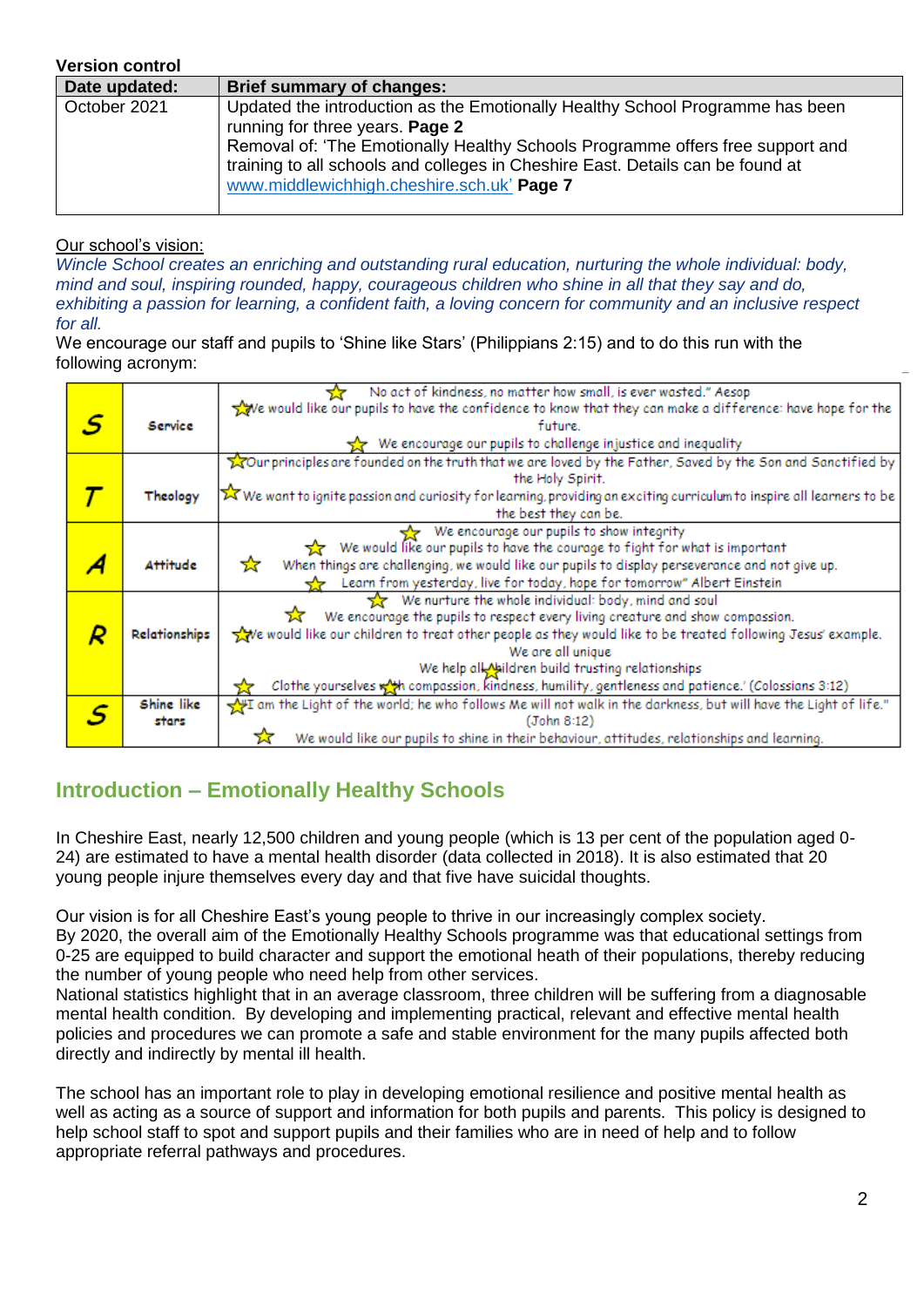## **Definition of Mental Health**

*"Mental health is a state of well-being in which every individual realises his or her own potential, can cope with the normal stresses of life, can work productively and fruitfully, and is able to make a contribution to her or his community." (World Health Organization)*

At *Wincle CE Primary School,* we aim to promote positive mental health for every member of our school community including, staff, pupils and families. We pursue this aim using both universal, whole school approaches and specialised, targeted approaches aimed at vulnerable pupils.

In addition to promoting emotional resilience and positive mental health, we aim to recognise and respond to mental ill health. By developing and implementing practical, relevant and effective mental health policies and procedures we can promote a safe and stable environment for pupils affected both directly and indirectly by mental ill health.

## Scope

This document describes the school's approach to promoting positive mental health and wellbeing. This policy is intended as guidance for all staff including non-teaching staff and governors.

This policy should be read in conjunction with our Safeguarding and Child Protection policy, Medical policy in cases where a pupil's mental health overlaps with or is linked to a medical issue and the SEND policy where a pupil has an identified special educational need.

## The Policy Aims to:

- Support and develop emotional resilience and wellbeing in staff and pupils
- Promote positive mental health in all staff and pupils
- Increase understanding and awareness of common mental health issues
- Alert staff to early warning signs of mental ill health
- Provide support to staff working with young people with mental health issues
- Provide support to pupils suffering mental ill health and their peers and parents or carers

## Lead Members of Staff

Whilst all staff have a responsibility to promote the emotional resilience, wellbeing and positive mental health of pupils, staff with a specific, relevant remit include:

- *Sarah Smith* Designated child protection / safeguarding officer
- *Sarah Smith* Mental health and wellbeing lead
- *Gail Massey* Lead first aider

Any member of staff who is concerned about the mental health or wellbeing of a pupil should speak to the Head Teacher in the first instance. If there is a fear that the pupil is in danger of immediate harm, then the normal safeguarding and child protection procedures should be followed with an immediate referral to the designated safeguarding lead or the head teacher. If the pupil presents a medical emergency then the normal procedures for medical emergencies should be followed, including alerting the first aid staff and contacting the emergency services if necessary.

Where a referral to CAMHS is appropriate, this will be led and managed by *Sarah Smith,* the Head Teacher.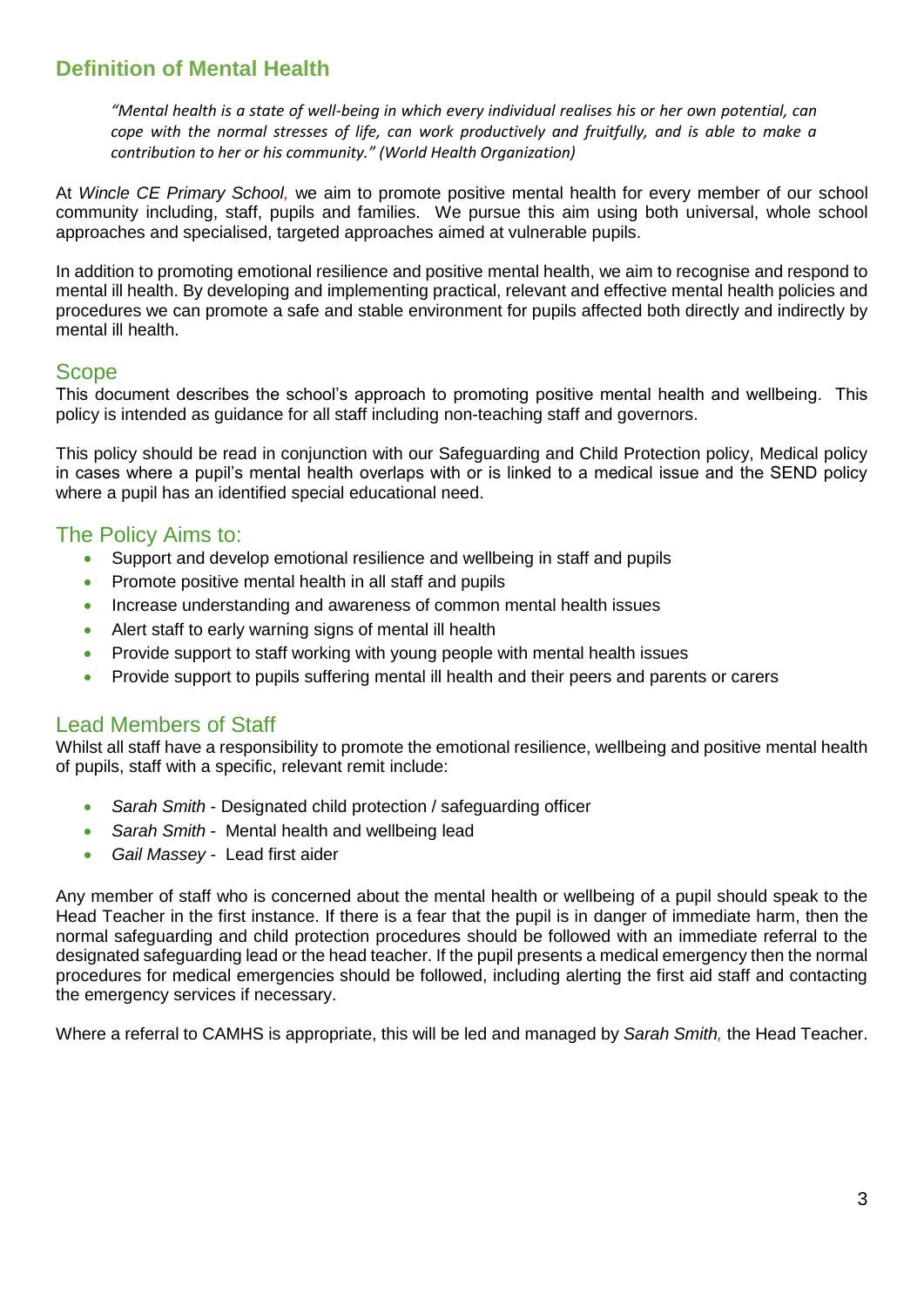#### Individual Care Plans

It is helpful to draw up an individual care plan for pupils causing concern or who receive a diagnosis pertaining to their mental health. (See the CE/ CWP Self- Harm Pathway in Appendix E) This should be drawn up involving the pupil, the parents and relevant health professionals. This can include:

- Details of a pupil's condition
- Special requirements and precautions
- Medication and any side effects
- What to do and who to contact in an emergency
- The role the school can play

#### Teaching about Mental Health

The skills, knowledge and understanding needed by our pupils to keep themselves and others physically and mentally healthy and safe are included as part of our PHSE Curriculum.

The specific content of lessons will be determined by the specific needs of the cohort we're teaching but there will always be an emphasis on enabling pupils to develop the skills, knowledge, understanding, language and confidence to seek help, as needed, for themselves or others.

We will follow th[e PSHE Association Guidance](http://www.inourhands.com/wp-content/uploads/2015/03/Preparing-to-teach-about-mental-health-and-emotional-wellbeing-PSHE-Association-March-2015-FINAL.pdf) to ensure that we teach mental health and emotional wellbeing issues in a safe and sensitive manner which helps rather than harms.

#### **Signposting**

We will ensure that staff, pupils and parents are aware of sources of support within school and in the local community. What support is available within our school and local community, who it is aimed at and how to access it is outlined in Appendix A and B.

Named support services will be provided to children, young people, parents and carers via a leaflet (collated resources from Appendix A and B).

We will display relevant sources of support in communal areas such as, corridors, classrooms and toilets. The posters will highlight sources of support to pupils within relevant parts of the curriculum.

Whenever we highlight sources of support, we will increase the chances of pupils seeking help by ensuring pupils understand:

- What help is available
- Who it is aimed at
- How to access it
- Why to access it
- What is likely to happen next

## Warning Signs

School staff may become aware of warning signs which indicate a pupil is experiencing mental health or emotional wellbeing issues. These warning signs should **always** be taken seriously and staff observing any of these warning signs should communicate their concerns with *Sarah Smith, the head teacher.*

Possible warning signs include:

- Physical signs of harm that are repeated or appear non-accidental
- Changes in eating or sleeping habits
- Increased isolation from friends or family, becoming socially withdrawn
- Changes in activity and mood
- Lowering of academic achievement
- Talking or joking about self-harm or suicide
- Abusing drugs or alcohol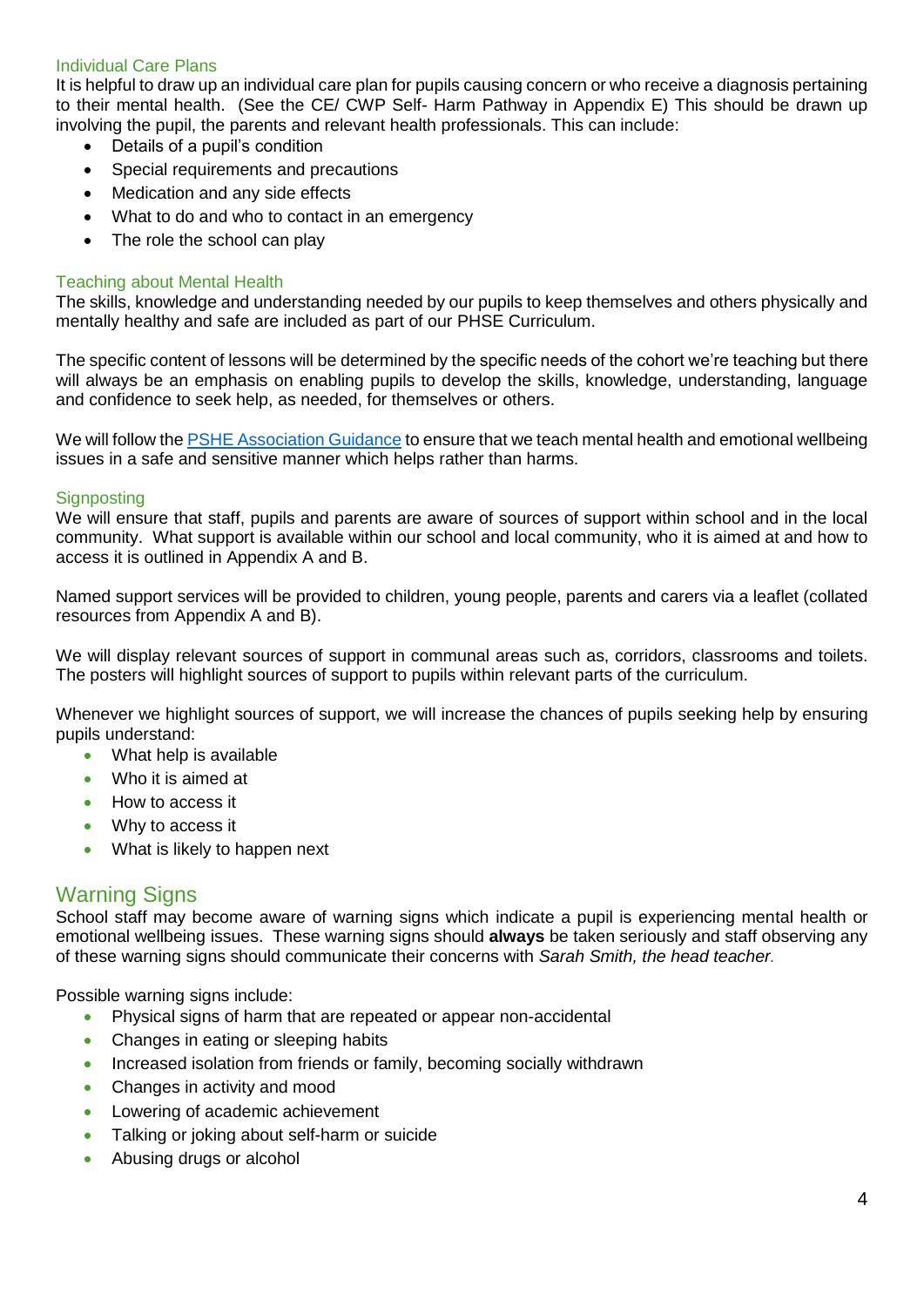- Expressing feelings of failure, uselessness or loss of hope
- Changes in clothing  $-$  e.g. long sleeves in warm weather
- Secretive behaviour
- Skipping PE or getting changed secretively
- Lateness to or absence from school
- Repeated physical pain or nausea with no evident cause
- An increase in lateness or absenteeism

It is important to note that any change in the usual behaviour or presentation of a pupil may indicate poor mental health and this should be considered as a possible explanation.

## Managing disclosures

A pupil may choose to disclose concerns about themselves or a friend to any member of staff so all staff need to know how to respond appropriately to a disclosure.

If a pupil chooses to disclose concerns about their own mental health or that of a friend to a member of staff, the member of staff's response should always be calm, supportive and non-judgemental.

Staff should listen rather than advise and our first thoughts should be of the pupil's emotional and physical safety rather than of exploring 'Why?'

For more information about how to handle mental health disclosures sensitively, see Appendix C.

All disclosures should be recorded using the 'Record of Concern form' in writing and held on the pupil's confidential file. An example of a Record of Concern form can be found in Appendix D. This written record should include:

- Date
- The name of the member of staff to whom the disclosure was made
- Main points from the conversation
- Agreed next steps

This information should be shared with the Designated Safeguarding Lead who will store the record appropriately and offer support and advice about next steps.

## **Confidentiality**

We should be honest with regard to the issue of confidentiality. If it is necessary for us to pass our concerns about a pupil on, then we should discuss with the pupil:

- Who we are going to talk to
- What we are going to tell them
- Why we need to tell them

We should never share information about a pupil without first telling them. Ideally, we would receive their consent, though there are certain situations when information must always be shared with another member of staff and / or a parent; in line with our safeguarding and child protection policy and where there is a risk of harm to the pupil themselves or others.

It is always advisable to share disclosures with a colleague, usually the Designated Safeguarding Lead. This helps to safeguard our own emotional wellbeing as we are no longer solely responsible for the pupil, it ensures continuity of care in our absence; and it provides an extra source of ideas and support. We should explain this to the pupil and discuss with them who it would be most appropriate and helpful to share this information with.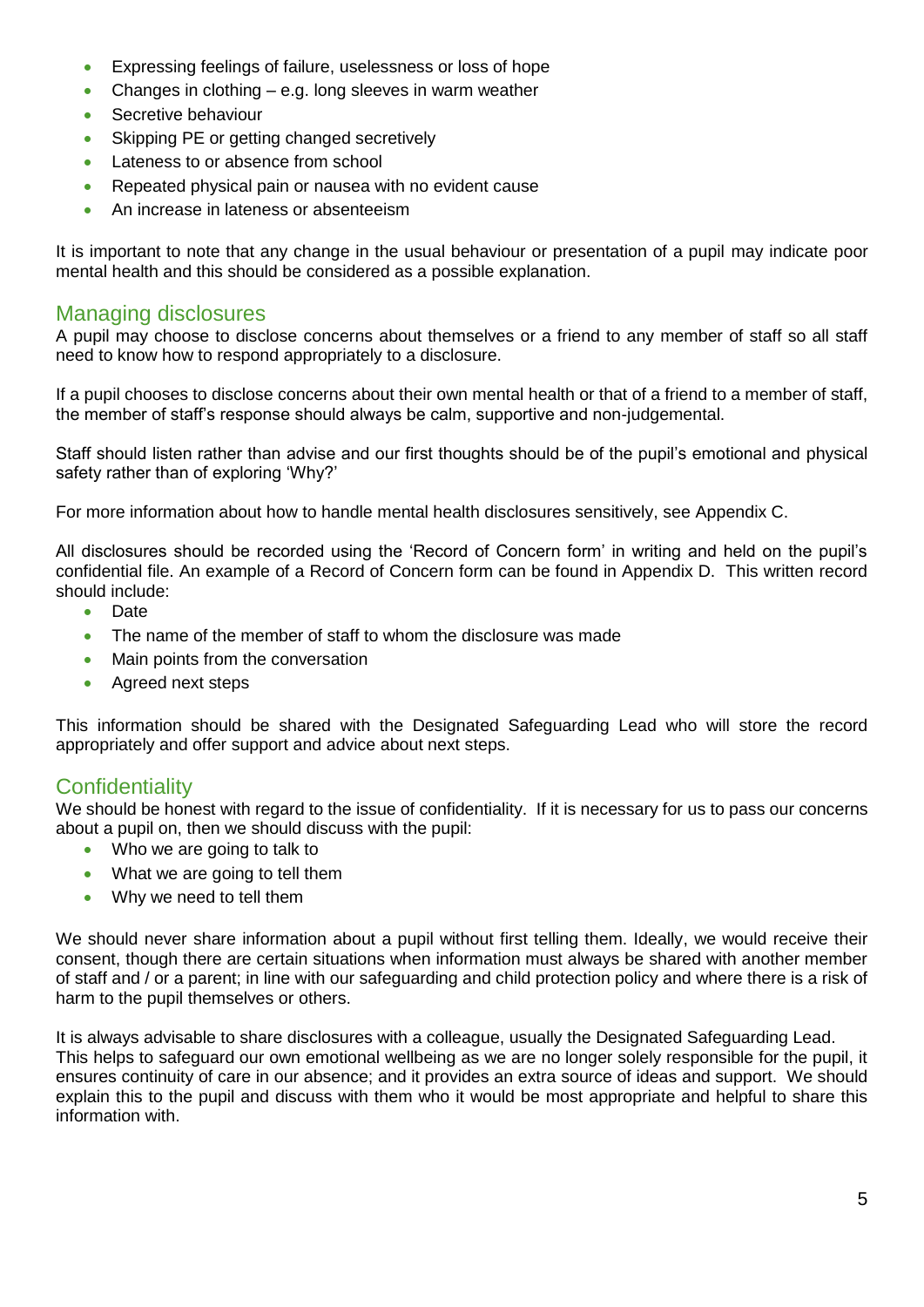Parents must always be informed if there is considered to be a risk to the young person or others, in line with usual safeguarding procedures. Pupils may choose to tell their parents themselves. We should always give pupils the option of us informing parents for them or with them.

If a child gives us reason to believe that there may be underlying safeguarding or child protection issues, the Designated Safeguarding Lead Sarah Smith, must be informed immediately.

## Working with Parents

When working with parents, we need to be sensitive in our approach. Before talking to parents, we should consider the following questions (on a case by case basis):

- Can the meeting happen face to face? This is preferable.
- Where should the meeting happen? At school, at their home or somewhere neutral?
- Who should be present? Consider parents, the pupil, and other members of staff.
- What are the aims of the meeting?

It can be shocking and upsetting for parents to learn of their child's issues and many may respond with anger, fear or upset during the first conversation. We should be accepting of this (within reason) and give the parent time to reflect.

We should always highlight further sources of information and give them leaflets to take away where possible as they will often find it hard to take much in whilst coming to terms with the news that you're sharing. Sharing sources of further support aimed specifically at parents can also be helpful too, e.g. parent helplines and forums.

We should always provide clear means of contacting us with further questions and consider booking in a follow-up meeting or phone call right away as parents often have many questions as they process the information. Finish each meeting with agreed next steps and always keep a brief record of the meeting on the child's confidential record.

## Working with All Parents

Parents are often very welcoming of support and information from the school about supporting their children's emotional and mental health. In order to support parents, we will:

- Highlight sources of information and support about common mental health issues on our school website
- Ensure that all parents are aware of who to talk to, and how to go about this, if they have concerns about their own child or a friend of their child
- Make our mental health policy easily accessible to parents
- Share ideas about how parents can support positive mental health in their children through our regular information evenings
- Keep parents informed about the mental health topics their children are learning about in PSHE and share ideas for extending and exploring this learning at home

## Supporting Peers

When a pupil is suffering from mental health issues, it can be a difficult time for their friends. Friends often want to support but do not know how. In the case of self-harm or eating disorders, it is possible that friends may learn unhealthy coping mechanisms from each other. In order to keep peers safe, we will consider on a case by case basis which friends may need additional support. Support will be provided either in one to one or group settings and will be guided by conversations with the pupil who is suffering and their parents with whom we will discuss:

- What it is helpful for friends to know and what they should not be told
- How friends can best support
- Things friends should avoid doing or saying which may inadvertently cause upset
- Warning signs that their friend may need help (e.g. signs of relapse)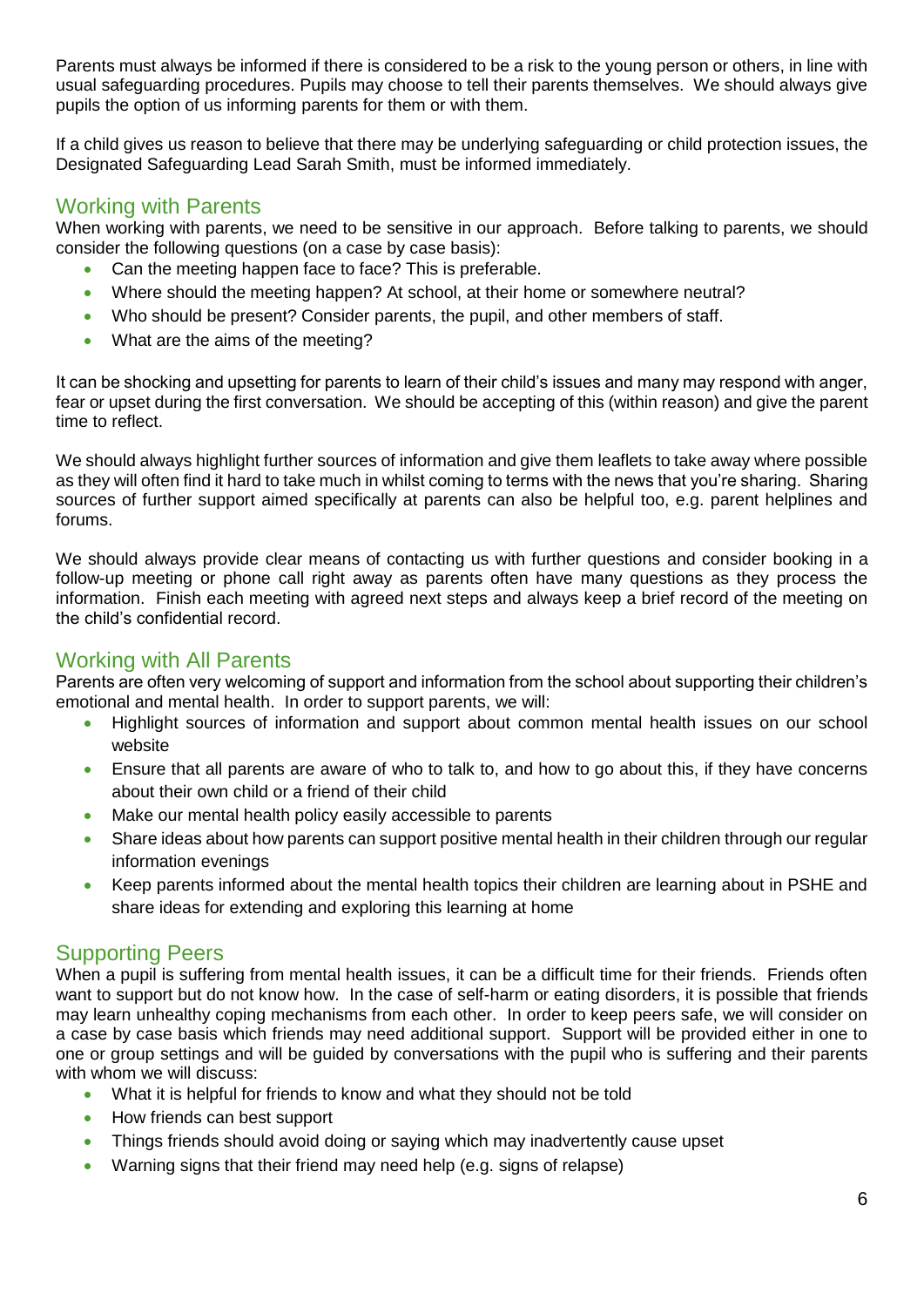Additionally, we will want to highlight with peers:

- Where and how to access support for themselves
- Safe sources of further information about their friend's condition
- Healthy ways of coping with the difficult emotions they may be feeling

## **Training**

As a minimum, all staff will receive regular training about recognising and responding to mental health issues in addition to their regular safeguarding child protection training to enable them to keep pupils safe and well.

The [MindEd learning portal](https://www.minded.org.uk/)<sup>1</sup> provides free online training suitable for staff wishing to know more about a specific issue.

Training opportunities for staff who require more in-depth knowledge will have access to relevant training. Additional training for staff will be also be supported throughout the year, where it becomes appropriate due developing situations with one or more pupils.

Where the need to do so becomes evident, we will host twilight training sessions for all staff to promote learning or understanding about specific issues related to mental health.

Suggestions for individual, group or whole school CPD should be discussed with Sarah Smith the head teacher, who can also highlight sources of relevant training and support for individuals as needed.

The [Charlie Waller Memorial Trust](http://www.cwmt.org.uk/) provide funded training to schools on a variety of topics related to mental health including twilight, half day and full day INSET sessions. For further information email [training@cwmt.org](mailto:training@cwmt.org) or call 01635 869754.

## Policy Review

This policy will be reviewed every 3 years as a minimum. It is next due for review in October 2024

Additionally, this policy will be reviewed and updated as appropriate on an ad hoc basis. If you have a question or suggestion about improving this policy, this should be addressed to the head teacher.

This policy will always be immediately updated to reflect personnel changes.

<u>.</u>

<sup>1</sup> [www.minded.org.uk](http://www.minded.org.uk/)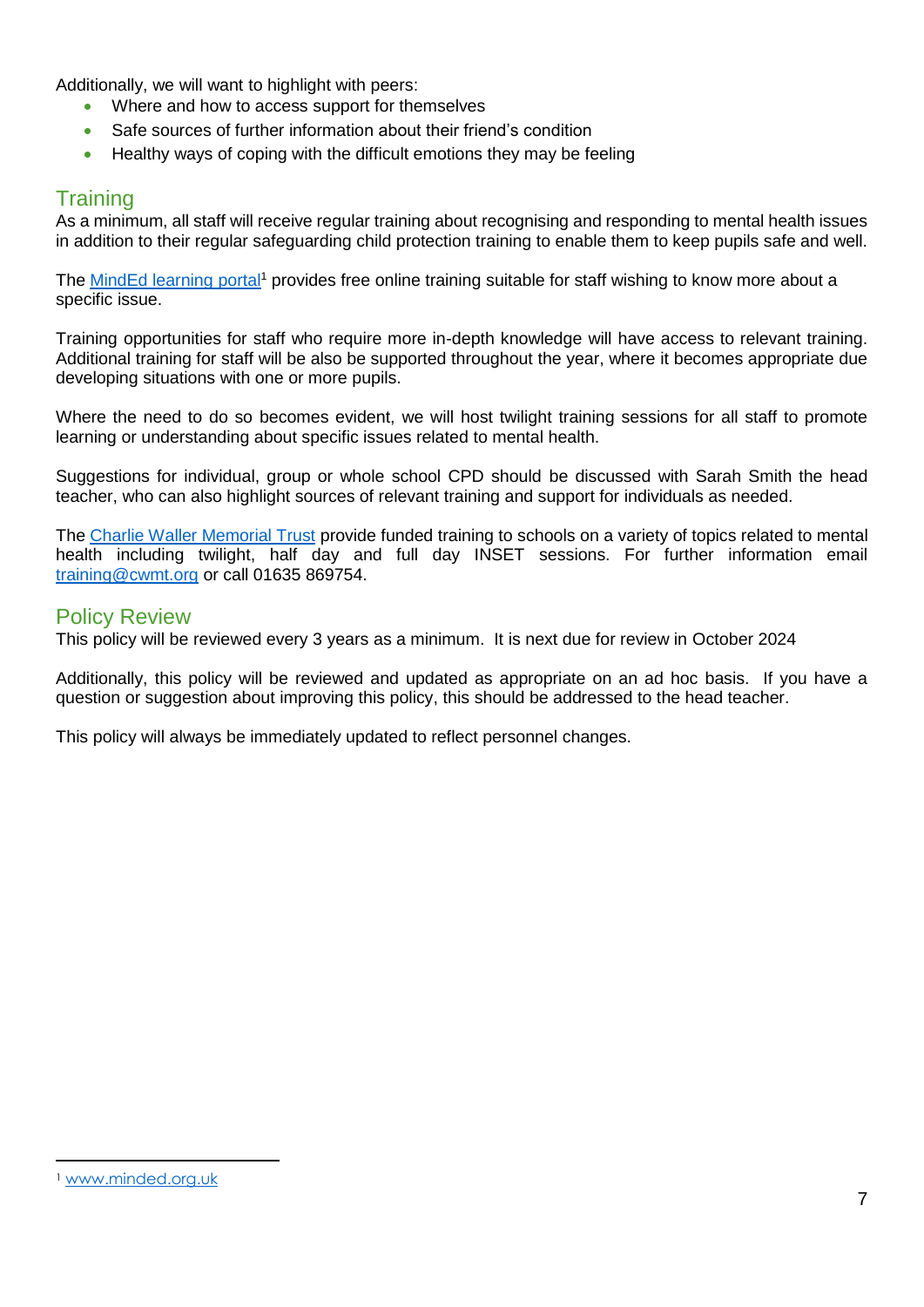## Appendix A:

## Sources or support in the local community

#### Local Support

*Live Well:* a directory of support and advice where you'll find useful information and advice on a range of subjects, and an easy to use directory of services & activities in Cheshire East. <http://www.cheshireeast.gov.uk/livewell/livewell.aspx>

*My Mind:* is an NHS website, run by CWP CAMHS. This site has been developed for everyone interested in the mental health and well-being of young people. [www.mymind.org.uk](http://www.mymind.org.uk/)

*Visyon:* a charity supporting the emotional health of children, young people and their families. [www.visyon.org.uk](http://www.visyon.org.uk/)

*You in Mind:* a directory of support for mental health issues, in the local area. [www.youinmind.org](http://www.youinmind.org/)

## Appendix B:

## Further information and sources of support about common mental health issues

#### Prevalence of Mental Health and Emotional Wellbeing Issues

- 1 in 10 children and young people aged 5 16 suffer from a diagnosable mental health disorder that is around three children in every class.
- Between 1 in every 12 and 1 in 15 children and young people deliberately self-harm.
- There has been a big increase in the number of young people being admitted to hospital because of self-harm. Over the last ten years this figure has increased by 68%.
- More than half of all adults with mental health problems were diagnosed in childhood. Less than half were treated appropriately at the time.
- Nearly 80,000 children and young people suffer from severe depression.
- The number of young people aged 15-16 with depression nearly doubled between the 1980s and the 2000s.
- Over 8,000 children aged under 10 years old suffer from severe depression.
- 3.3% or about 290,000 children and young people have an anxiety disorder.
- 72% of children in care have behavioural or emotional problems these are some of the most vulnerable people in our society.

Below, we have sign-posted information and guidance about the issues most commonly seen in school-aged children. The links will take you through to the most relevant page of the listed website. Some pages are aimed primarily at parents but they are listed here because we think they are useful for school staff too. Support on all these issues can be accessed via [Young Minds](http://www.youngminds.org.uk/for_parents/whats_worrying_you_about_your_child/self-harm) (www.youngminds.org.uk), [Mind](http://www.mind.org.uk/information-support/types-of-mental-health-problems/self-harm/#.VMxpXsbA67s) (www.mind.org.uk) and (for e-learning opportunities) [Minded](https://www.minded.org.uk/course/view.php?id=89) [\(www.minded.org.uk\)](http://www.minded.org.uk/).

#### Self-harm

Self-harm describes any behaviour where a young person causes harm to themselves in order to cope with thoughts, feelings or experiences they are not able to manage in any other way. It most frequently takes the form of cutting, burning or non-lethal overdoses in adolescents, while younger children and young people with special needs are more likely to pick or scratch at wounds, pull out their hair or bang or bruise themselves.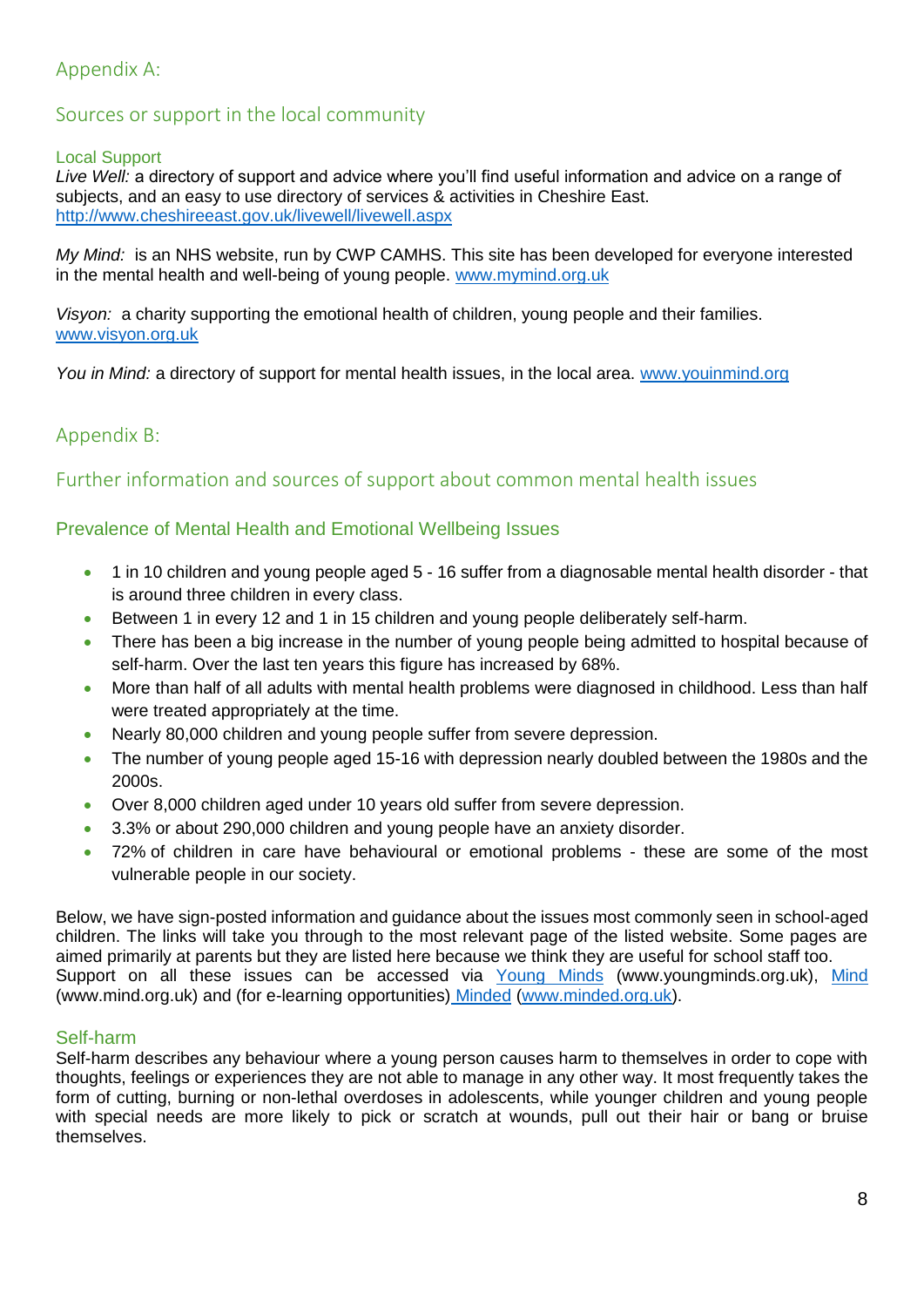### Online support [SelfHarm.co.uk:](https://www.selfharm.co.uk/) www.selfharm.co.uk [National Self-Harm Network: www.nshn.co.uk](http://www.nshn.co.uk/)

Books

Pooky Knightsmith (2015) *Self-Harm and Eating Disorders in Schools: A Guide to Whole School Support and Practical Strategies*. London: Jessica Kingsley Publishers

Keith Hawton and Karen Rodham (2006) *By Their Own Young Hand: Deliberate Self-harm and Suicidal Ideas in Adolescents*. London: Jessica Kingsley Publishers

Carol Fitzpatrick (2012) *A Short Introduction to Understanding and Supporting Children and Young People Who Self-Harm*. London: Jessica Kingsley Publishers

#### **Depression**

Ups and downs are a normal part of life for all of us, but for someone who is suffering from depression these ups and downs may be more extreme. Feelings of failure, hopelessness, numbness or sadness may invade their day-to-day life over an extended period of weeks or months, and have a significant impact on their behaviour and ability and motivation to engage in day-to-day activities.

#### Online support

[Depression Alliance: www.depressionalliance.org/information/what-depression](http://www.depressionalliance.org/information/what-depression)

#### Books

Christopher Dowrick and Susan Martin (2015) *Can I Tell you about Depression?: A guide for friends, family and professionals*. London: Jessica Kingsley Publishers

#### Anxiety, panic attacks and phobias

Anxiety can take many forms in children and young people, and it is something that each of us experiences at low levels as part of normal life. When thoughts of anxiety, fear or panic are repeatedly present over several weeks or months and/or they are beginning to impact on a young person's ability to access or enjoy day-today life, intervention is needed.

Online support [Anxiety UK:](https://www.anxietyuk.org.uk/) [www.anxietyuk.org.uk](http://www.anxietyuk.org.uk/)

#### Books

Lucy Willetts and Polly Waite (2014) *Can I Tell you about Anxiety?: A guide for friends, family and professionals*. London: Jessica Kingsley Publishers

Carol Fitzpatrick (2015) *A Short Introduction to Helping Young People Manage Anxiety*. London: Jessica Kingsley Publishers

#### Obsessions and compulsions

Obsessions describe intrusive thoughts or feelings that enter our minds which are disturbing or upsetting; compulsions are the behaviours we carry out in order to manage those thoughts or feelings. For example, a young person may be constantly worried that their house will burn down if they don't turn off all switches before leaving the house. They may respond to these thoughts by repeatedly checking switches, perhaps returning home several times to do so. Obsessive compulsive disorder (OCD) can take many forms – it is not just about cleaning and checking.

Online support [OCD UK: www.ocduk.org/ocd](http://www.ocduk.org/ocd)

#### Books

Amita Jassi and Sarah Hull (2013) *Can I Tell you about OCD?: A guide for friends, family and professionals*. London: Jessica Kingsley Publishers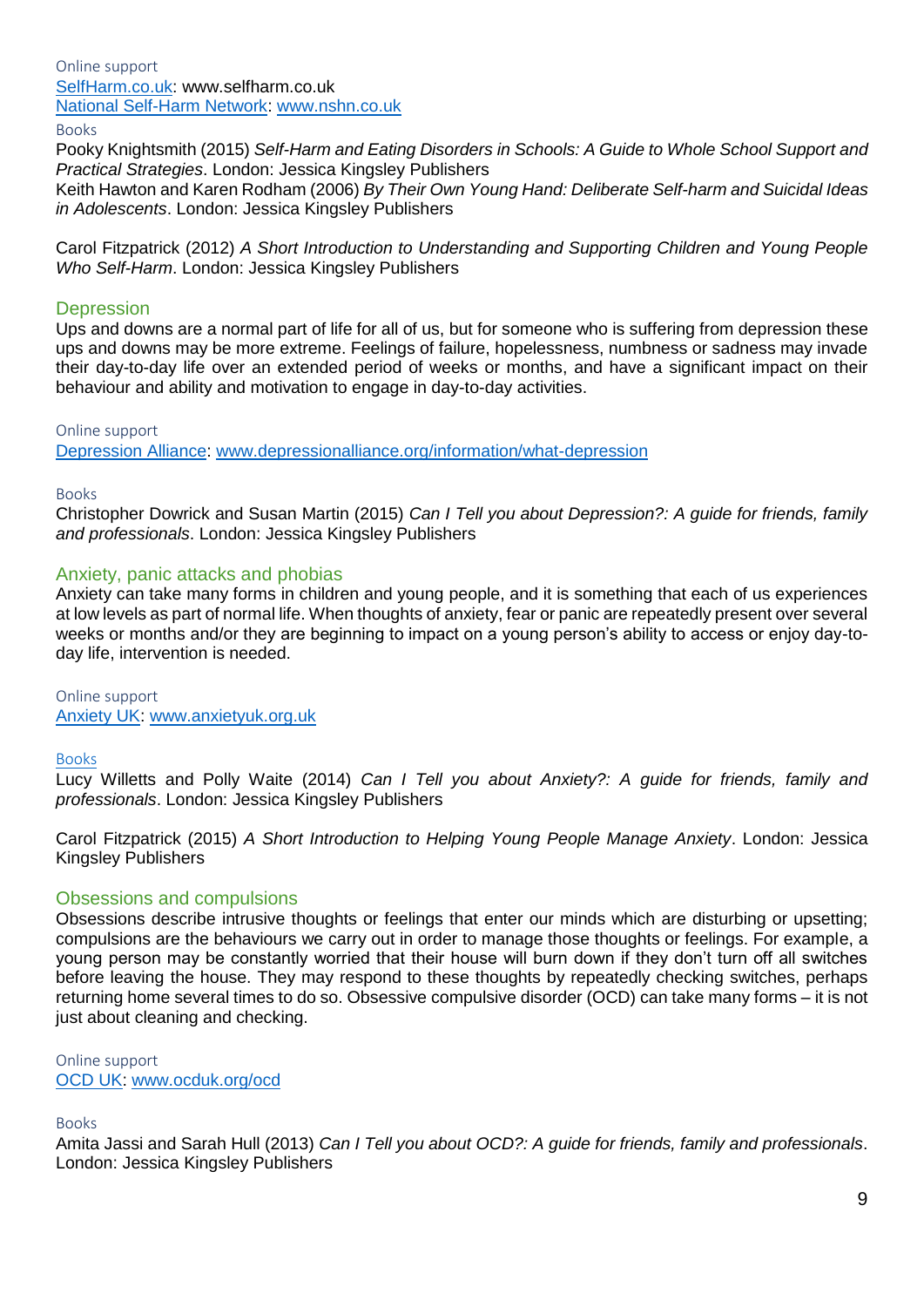Susan Conners (2011) *The Tourette Syndrome & OCD Checklist: A practical reference for parents and teachers*. San Francisco: Jossey-Bass

#### Suicidal feelings

Young people may experience complicated thoughts and feelings about wanting to end their own lives. Some young people never act on these feelings though they may openly discuss and explore them, while other young people die suddenly from suicide apparently out of the blue.

Online support

[Prevention of young suicide UK –](https://www.papyrus-uk.org/) PAPYRUS: [www.papyrus-uk.org](http://www.papyrus-uk.org/)

[On the edge: ChildLine spotlight report on suicide:](http://www.nspcc.org.uk/preventing-abuse/research-and-resources/on-the-edge-childline-spotlight/) www.nspcc.org.uk/preventing-abuse/research-andresources/on-the-edge-childline-spotlight/

#### Books

Keith Hawton and Karen Rodham (2006) *By Their Own Young Hand: Deliberate Self-harm and Suicidal Ideas in Adolescents*. London: Jessica Kingsley Publishers

Terri A.Erbacher, Jonathan B. Singer and Scott Poland (2015) *Suicide in Schools: A Practitioner's Guide to Multi-level Prevention, Assessment, Intervention, and Postvention*. New York: Routledge

#### Eating problems

Food, weight and shape may be used as a way of coping with, or communicating about, difficult thoughts, feelings and behaviours that a young person experiences day to day. Some young people develop eating disorders such as anorexia (where food intake is restricted), binge eating disorder and bulimia nervosa (a cycle of bingeing and purging). Other young people, particularly those of primary or preschool age, may develop problematic behaviours around food including refusing to eat in certain situations or with certain people. This can be a way of communicating messages the child does not have the words to convey.

Online support

Beat – [the eating disorders charity:](http://www.b-eat.co.uk/get-help/about-eating-disorders/) [www.b-eat.co.uk/about-eating-disorders](http://www.b-eat.co.uk/about-eating-disorders)

[Eating Difficulties in Younger Children and when to worry:](http://www.inourhands.com/eating-difficulties-in-younger-children/) [www.inourhands.com/eating-difficulties-in](http://www.inourhands.com/eating-difficulties-in-younger-children)[younger-children](http://www.inourhands.com/eating-difficulties-in-younger-children)

#### Books

Bryan Lask and Lucy Watson (2014) *Can I tell you about Eating Disorders?: A Guide for Friends, Family and Professionals*. London: Jessica Kingsley Publishers

Pooky Knightsmith (2015) *Self-Harm and Eating Disorders in Schools: A Guide to Whole School Support and Practical Strategies*. London: Jessica Kingsley Publishers

Pooky Knightsmith (2012) *Eating Disorders Pocketbook*. Teachers' Pocketbooks

#### National Support

*Young Minds:* a charity committed to improving the wellbeing and mental health of children and young people. [www.youngminds.org.uk](http://www.youngminds.org.uk/) 

*Kooth:* an online counselling and emotional well-being platform for young people. [www.Kooth.com](http://www.kooth.com/)

NSPCC: is the UK's leading children's charity, preventing abuse and helping those affected to recover. [www.nspcc.org.uk](http://www.nspcc.org.uk/)

*Childline:* get help and advice about a wide range of issues, call us on 0800 1111, talk to a counsellor online, send an email or post on the message boards. [www.childline.org.uk](http://www.childline.org.uk/)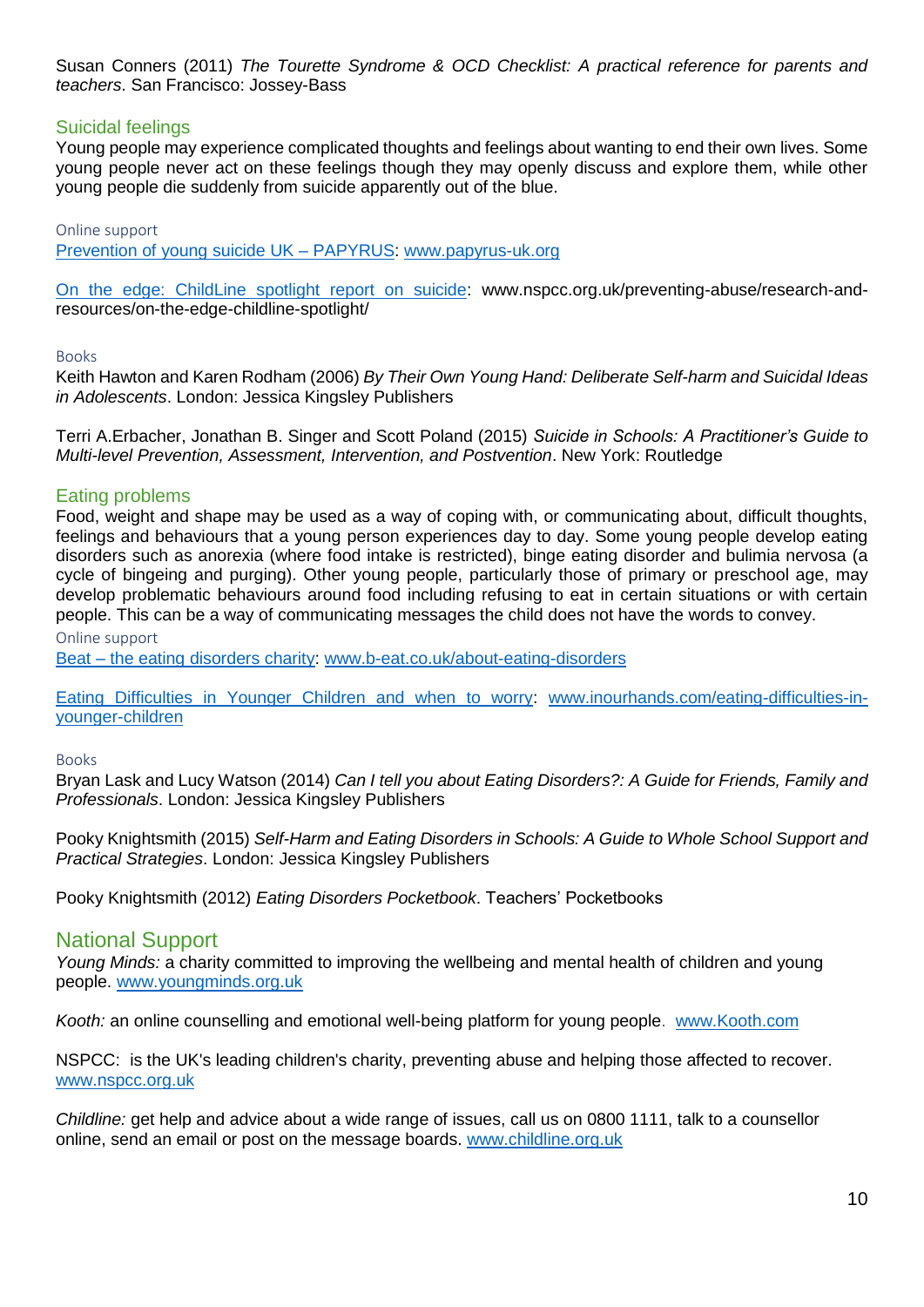*Samaritans:* a safe place for you to talk any time you like, in your own way – about whatever's getting to you. You don't have to be suicidal. Whatever you're going through, call us free any time, from any phone on 116 123. [www.samaritans.org](http://www.samaritans.org/) 

*Proud Trust:* is a life-saving and life enhancing organisation that helps young LGBT+ people empower themselves. [www.theproudtrust.org](http://www.theproudtrust.org/) 

*Charlie Waller Memorial Trust:* a good source of information about anxiety and depression. [www.cwmt.org.uk](http://www.cwmt.org.uk/)

#### Appendix C:

## **Talking to pupils when they make mental health disclosures**

The advice below is from children themselves, in their own words, together with some additional ideas to help you in initial conversations with pupils when they disclose mental health concerns. This advice should be considered alongside relevant school policies on pastoral care and child protection and discussed with relevant colleagues as appropriate.

#### Focus on listening

*"She listened, and I mean REALLY listened. She didn't interrupt me or ask me to explain myself or anything, she just let me talk and talk and talk. I had been unsure about talking to anyone but I knew quite quickly that I'd chosen the right person to talk to and that it would be a turning point."* 

If a pupil has come to you, it's because they trust you and feel a need to share their difficulties with someone. Let them talk. Ask occasional open questions if you need to in order to encourage them to keep exploring their feelings and opening up to you. Just letting them pour out what they're thinking will make a huge difference and marks a huge first step in recovery. Up until now they may not have admitted even to themselves that there is a problem.

#### Don't talk too much

*"Sometimes it's hard to explain what's going on in my head – it doesn't make a lot of sense and I've kind of gotten used to keeping myself to myself. But just 'cos I'm struggling to find the right words doesn't mean you should help me. Just keep quiet, I'll get there in the end."* 

The pupil should be talking at least three quarters of the time. If that's not the case then you need to redress the balance. You are here to listen, not to talk. Sometimes the conversation may lapse into silence. Try not to give in to the urge to fill the gap, but rather wait until the pupil does so. This can often lead to them exploring their feelings more deeply. Of course, you should interject occasionally, perhaps with questions to the pupil to explore certain topics they've touched on more deeply, or to show that you understand and are supportive. Don't feel an urge to over-analyse the situation or try to offer answers. This all comes later. For now your role is simply one of supportive listener. So make sure you're listening!

#### Don't pretend to understand

*"I think that all teachers got taught on some course somewhere to say 'I understand how that must feel' the moment you open up. YOU DON'T – don't even pretend to, it's not helpful, it's insulting."* 

The concept of a mental health difficulty such as an eating disorder or obsessive compulsive disorder (OCD) can seem completely alien if you've never experienced these difficulties first hand. You may find yourself wondering why on earth someone would do these things to themselves, but don't explore those feelings with the sufferer. Instead listen hard to what they're saying and encourage them to talk and you'll slowly start to understand what steps they might be ready to take in order to start making some changes.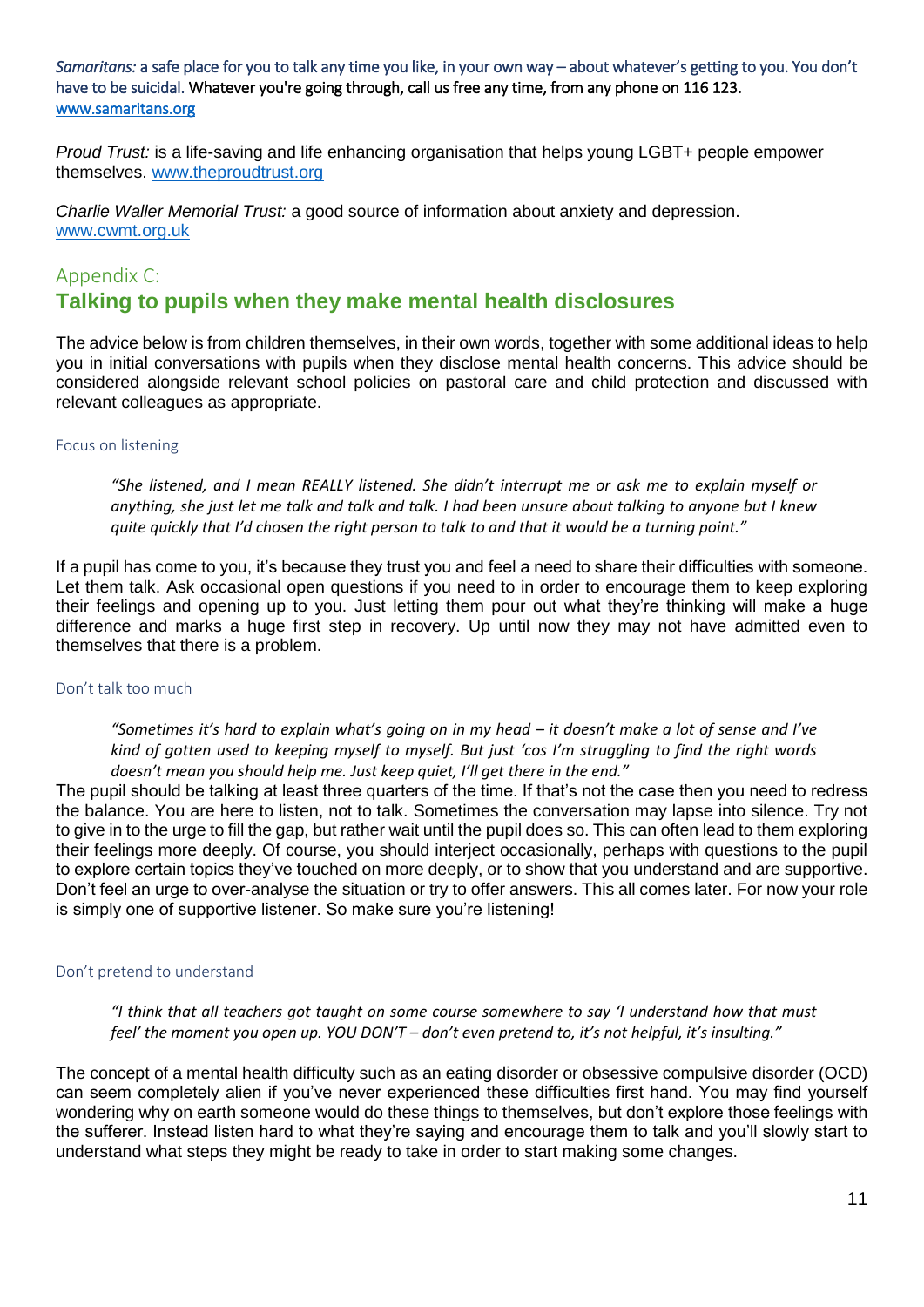#### *"She was so disgusted by what I told her that she couldn't bear to look at me."*

It's important to try to maintain a natural level of eye contact (even if you have to think very hard about doing so and it doesn't feel natural to you at all). If you make too much eye contact, the pupil may interpret this as you staring at them. They may think that you are horrified about what they are saying or think they are a 'freak'. On the other hand, if you don't make eye contact at all then a pupil may interpret this as you being disgusted by them – to the extent that you can't bring yourself to look at them. Making an effort to maintain natural eye contact will convey a very positive message to the pupil.

#### Offer support

*"I was worried how she'd react, but my Mum just listened then said 'How can I support you?' – no one had asked me that before and it made me realise that she cared. Between us we thought of some really practical things she could do to help me stop self-harming."* 

Never leave this kind of conversation without agreeing next steps. These will be informed by your conversations with appropriate colleagues and the schools' policies on such issues. Whatever happens, you should have some form of next steps to carry out after the conversation because this will help the pupil to realise that you're working with them to move things forward.

#### Acknowledge how hard it is to discuss these issues

*"Talking about my bingeing for the first time was the hardest thing I ever did. When I was done talking, my teacher looked me in the eye and said 'That must have been really tough' – he was right, it was, but it meant so much that he realised what a big deal it was for me."* 

It can take a young person weeks or even months to admit to themselves they have a problem, themselves, let alone share that with anyone else. If a pupil chooses to confide in you, you should feel proud and privileged that they have such a high level of trust in you. Acknowledging both how brave they have been, and how glad you are they chose to speak to you, conveys positive messages of support to the pupil.

#### Don't assume that an apparently negative response is actually a negative response

*"The anorexic voice in my head was telling me to push help away so I was saying no. But there was a tiny part of me that wanted to get better. I just couldn't say it out loud or else I'd have to punish myself."* 

Despite the fact that a pupil has confided in you, and may even have expressed a desire to get on top of their illness, that doesn't mean they'll readily accept help. The illness may ensure they resist any form of help for as long as they possibly can. Don't be offended or upset if your offers of help are met with anger, indifference or insolence; it's the illness talking, not the pupil.

#### Never break your promises

*"Whatever you say you'll do you have to do or else the trust we've built in you will be smashed to smithereens. And never lie. Just be honest. If you're going to tell someone just be upfront about it, we can handle that, what we can't handle is having our trust broken."* 

Above all else, a pupil wants to know they can trust you. That means if they want you to keep their issues confidential and you can't then you must be honest. Explain that, whilst you can't keep it a secret, you can ensure that it is handled within the school's policy of confidentiality and that only those who need to know about it in order to help will know about the situation. You can also be honest about the fact you don't have all the answers or aren't exactly sure what will happen next. Consider yourself the pupil's ally rather than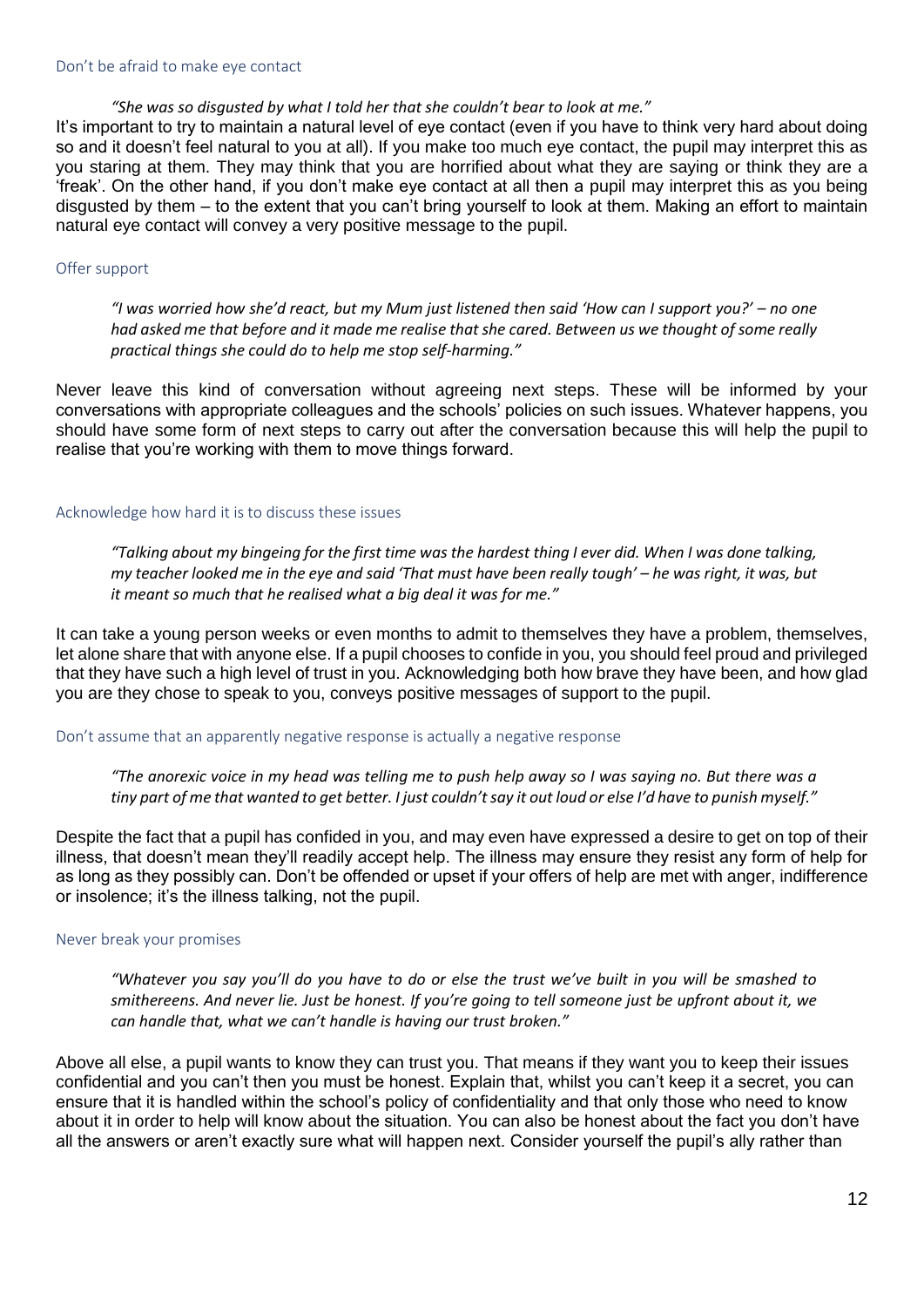their saviour and think about which next steps you can take together, always ensuring you follow relevant policies and consult appropriate colleagues.

# Appendix D: **Example Record of Concerns Form**



**Wincle CE Primary School Record of Concern**



| Name of Child:                          |                                                                                                             | Class /Form Tutor: |                  |
|-----------------------------------------|-------------------------------------------------------------------------------------------------------------|--------------------|------------------|
|                                         |                                                                                                             |                    |                  |
| Name of person<br>completing this form: | Role:                                                                                                       | Date of Concern:   | Time of concern: |
| Nature of concern:                      | Emotional $\Box$ Physical $\Box$ Neglect $\Box$ Sexual Abuse<br>$\Box$ Emotional Wellbeing $\Box$ Self-harm |                    |                  |

| Detail of concerns: What you saw, what you heard, in the child's words. Include brief, accurate details and who<br>else was present. Was it 1 <sup>st</sup> or 2 <sup>nd</sup> hand information? Distinguish between fact and opinion. |  |                                    |         |                             |                      |
|----------------------------------------------------------------------------------------------------------------------------------------------------------------------------------------------------------------------------------------|--|------------------------------------|---------|-----------------------------|----------------------|
|                                                                                                                                                                                                                                        |  |                                    |         | <b>Continued Over Leaf:</b> |                      |
| Concern shared with:<br>Signature of referrer:                                                                                                                                                                                         |  | Date of record:<br>Time of record: |         |                             |                      |
| <b>For Completion by Designated Lead:</b>                                                                                                                                                                                              |  |                                    |         |                             |                      |
| Date record received:                                                                                                                                                                                                                  |  | Time record received:              |         |                             |                      |
| Agreed actions with basis for decision                                                                                                                                                                                                 |  |                                    | By whom |                             | By when              |
|                                                                                                                                                                                                                                        |  |                                    |         |                             |                      |
|                                                                                                                                                                                                                                        |  |                                    |         |                             |                      |
|                                                                                                                                                                                                                                        |  |                                    |         |                             |                      |
|                                                                                                                                                                                                                                        |  |                                    |         |                             |                      |
|                                                                                                                                                                                                                                        |  |                                    |         |                             |                      |
| Signature of Designated Lead:                                                                                                                                                                                                          |  |                                    |         | are to be reviewed:         | Date of when actions |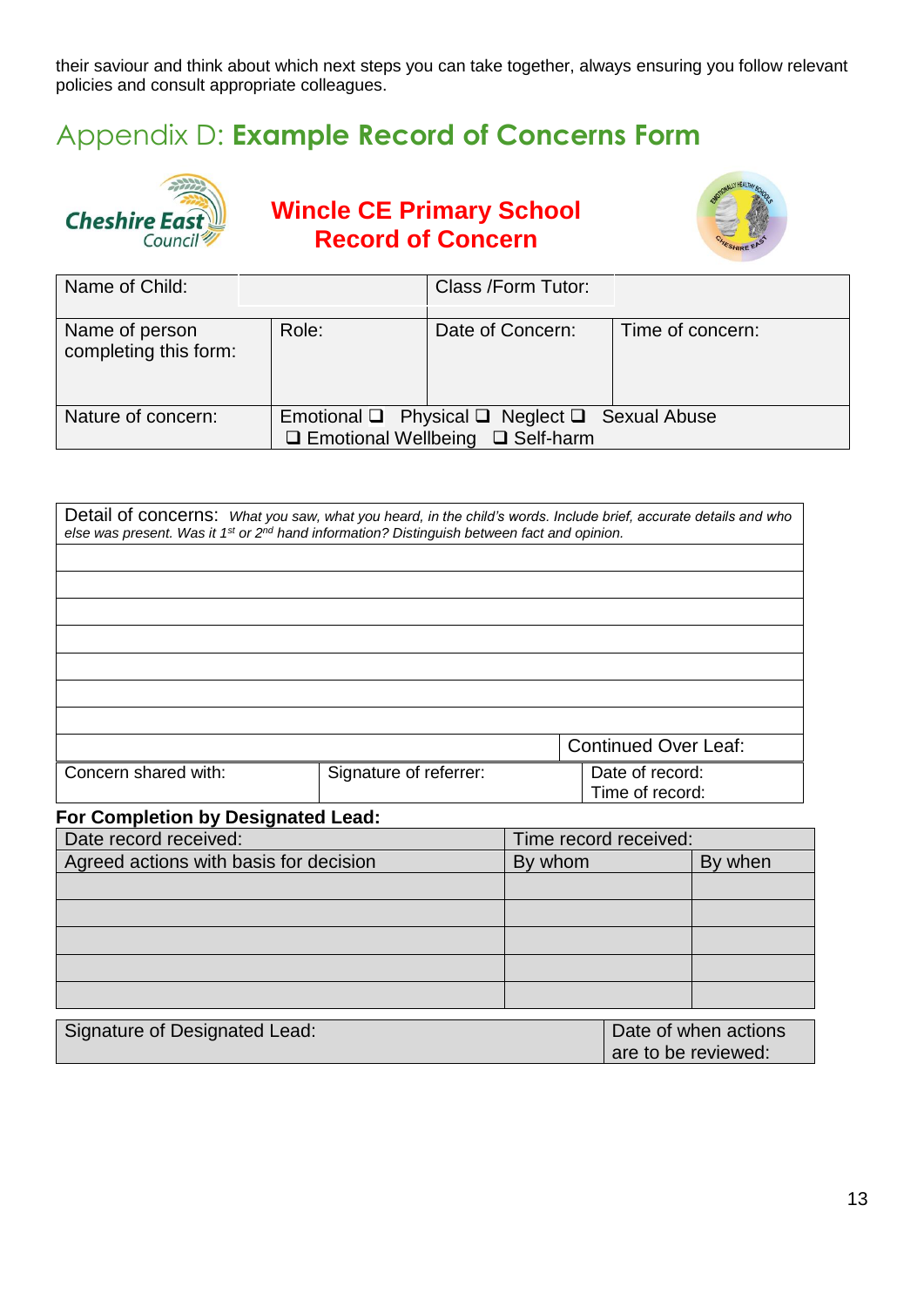| <b>Sites of Injury</b><br><b>FRONT</b> | <b>BACK</b> |
|----------------------------------------|-------------|
| N                                      | N           |

| Parent/Carer Informed and if not the reason for not doing so:<br>Date: |  |  |
|------------------------------------------------------------------------|--|--|
| <b>Entry on Chronology</b>                                             |  |  |